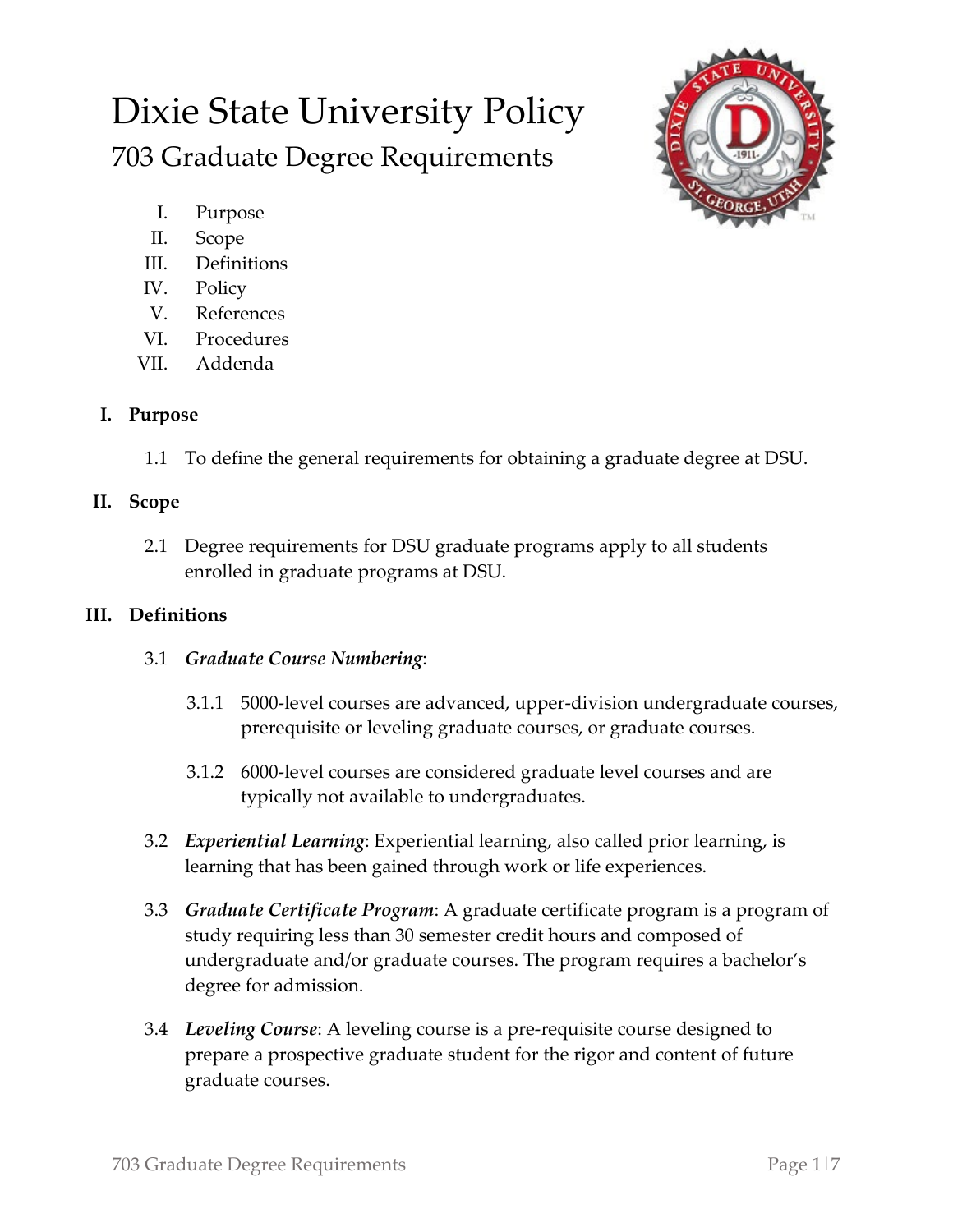- **IV. Policy**
	- 4.1 A minimum of 30 credit hours beyond the bachelor's degree is required for any Dixie State University master's degree.
	- 4.2 Additional course work or projects may be required due to graduate program accreditation standards, or for specialized professional master's degrees, or other discipline related requirements.
	- 4.3 A minimum of two-thirds of the required credits in any graduate degree program (including thesis or project) shall be earned at DSU.
	- 4.4 Good academic standing is required for successful completion of a graduate degree. Good academic standing includes the following:
		- 4.4.1 A minimum cumulative grade point average of 3.0
		- 4.4.2 Any grade of C- or below is not accepted for a master's degree.
		- 4.4.3 Continuous enrollment.
			- 4.4.3.1 Students with extenuating circumstances may request a leave of absence from the Graduate Council through their sponsoring department.
		- 4.4.4 Additional requirements as determined by the sponsoring department.
	- 4.5 Academic Probation, Suspension, and Dismissal
		- 4.5.1 Students who fail to maintain good academic standing will be subject to a sanction of academic probation, academic suspension, or academic dismissal.
		- 4.5.2 Students are placed on academic probation for violating the University policy requirement that graduate students must maintain good academic standing.
		- 4.5.3 Students will be removed from academic probation when they return to good academic standing.
		- 4.5.4 If a student is on academic probation for two sequential semesters of enrollment, the Graduate Council will place the student on academic suspension.
		- 4.5.5 Students who are placed on academic suspension will not be permitted to enroll in the University during the upcoming semester, but will be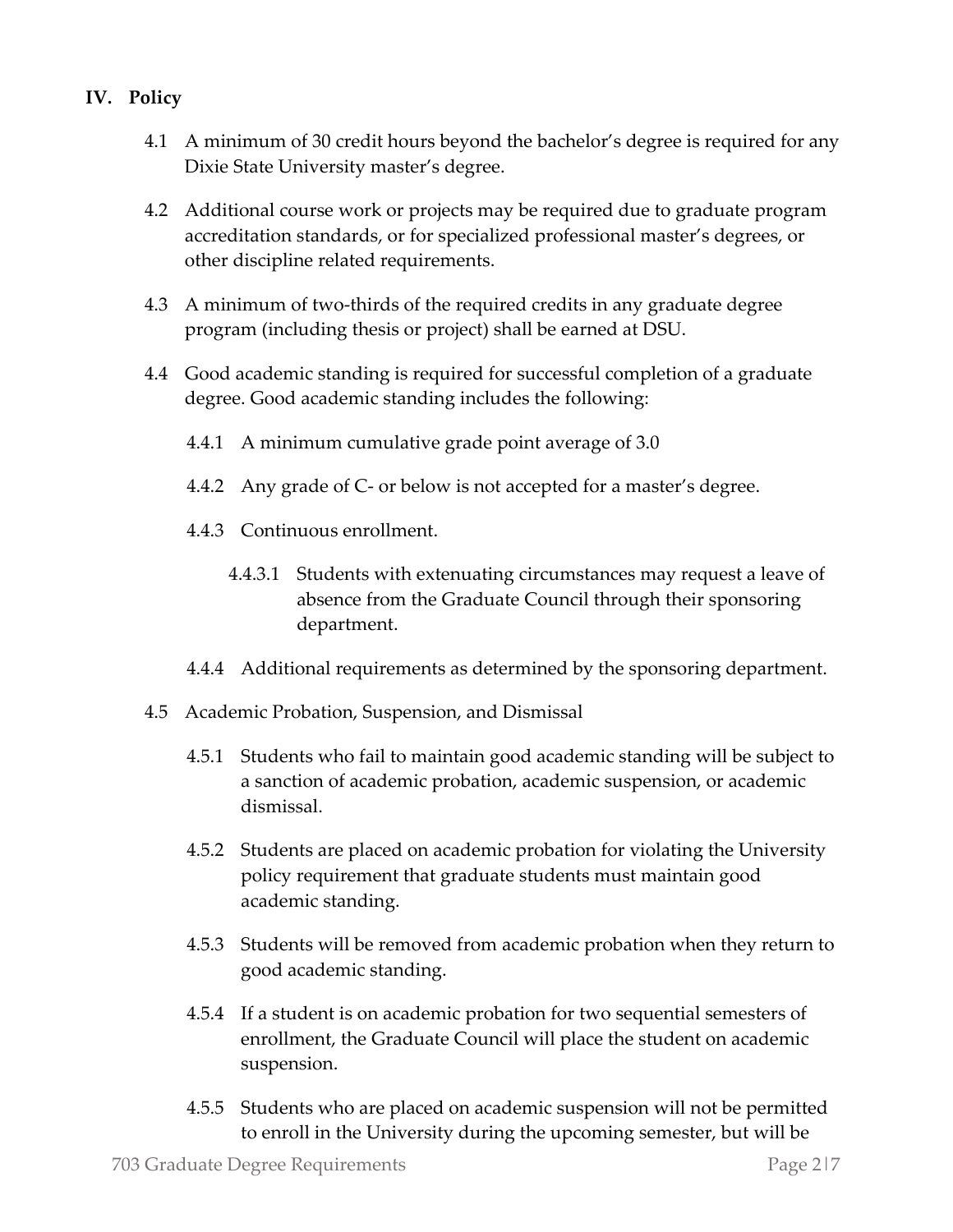expected to return the following semester.

- 4.5.6 Students on academic suspension are exempt from continuous enrollment requirements for the period of the suspension.
- 4.5.7 Students who return after the suspension period will remain on academic probation.
- 4.5.8 Students who do not meet the requirements of good academic standing during their first semester as a reinstated student will be dismissed from their graduate program.
- 4.5.9 Students have the right to appeal an academic suspension or dismissal (see DSU Policies and Procedures Manual, Policy 522: Student Rights and Responsibilities).
- 4.6 All degree requirements shall be completed within seven years of the admission date.
- 4.7 A graduate student's catalog shall be the catalog in effect the Fall Semester of the academic year when the student first enrolls in the graduate program following formal admission into that program.
- 4.8 Any exceptions to the above requirements must be approved by the Director of Graduate Studies.
- 4.9 Thesis/Non-thesis Option
	- 4.9.1 Master's degree programs may include a "thesis option" and/or a "nonthesis option."
	- 4.9.2 The overall level of achievement for the master's degree should be the same, whether the option chosen requires completion of a thesis or not.
	- 4.9.3 The thesis option shall include at least 6 credit hours of thesis research during which time the student must be continuously enrolled.
		- 4.9.3.1 The master's thesis should be evidence of the graduate student's ability to carry out independent investigation and to present clear and systemic results.
		- 4.9.3.2 The semester during which a student registers for thesis credit should correspond as closely as possible to the semester in which the thesis work is done and faculty supervision is provided.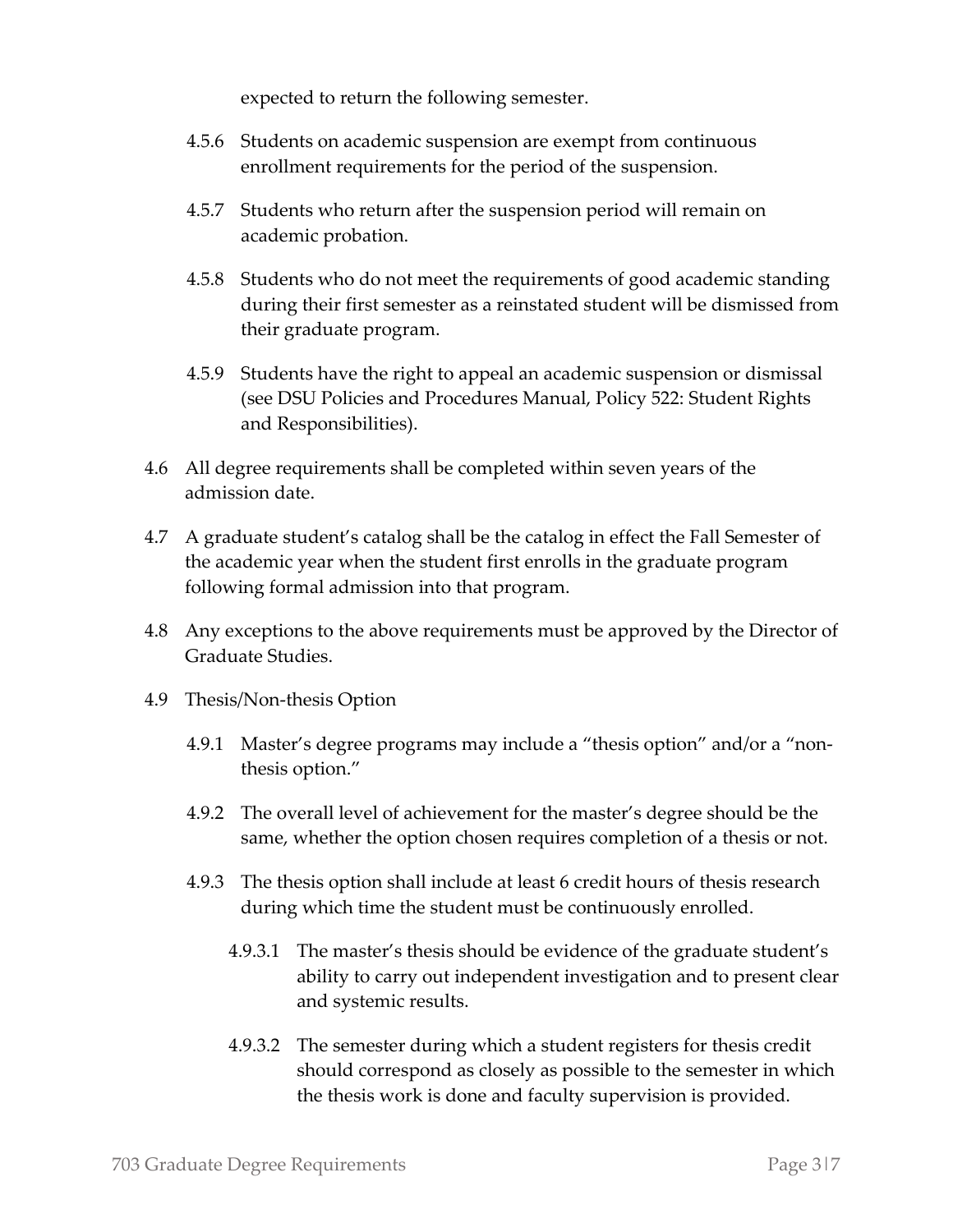- 4.9.4 The non-thesis option shall include a major project, paper, presentation, and/or a comprehensive examination.
- 4.10 Final Semester Requirements
	- 4.10.1 Matriculated graduate students shall be registered for at least one graduate credit during the semester of the final thesis defense or, in a non-thesis degree program, the last semester of coursework required on the student's program of study.
- 4.11 Subsequent DSU Graduate Degree Requirements
	- 4.11.1 More than one master's degree may be earned at DSU. Students should contact the graduate program advisor for details.
	- 4.11.2 Subsequent master's degrees shall require a minimum of 20 graduate credit hours beyond the previously-earned graduate degree.
- 4.12 Dual DSU Graduate Degree Requirements
	- 4.12.1 Some graduate programs at DSU may offer dual or concurrent degrees with other DSU programs or with other regionally accredited universities.
	- 4.12.2 Students may either work simultaneously in two areas of study and receive one graduate degree representing both fields, OR may earn two separate degrees concurrently.
		- 4.12.2.1 Two-thirds of unique 6000-level credit hours are required for dual degrees.
- 4.13 Transfer Credits and Graduate Program Residency Requirements
	- 4.13.1 All transfer credits shall be approved by the degree program director. Graduate programs may, at their discretion, stipulate course age limits and appropriateness of transfer credit hours that may be applied towards their degree provided no course age limit exceeds seven years from time of acceptance.
	- 4.13.2 Depending on individual program requirements, a maximum of onethird of the total semester graduate credits earned at another regionallyaccredited institution may be approved by a student's department.
- 4.14 Non-matriculated Credits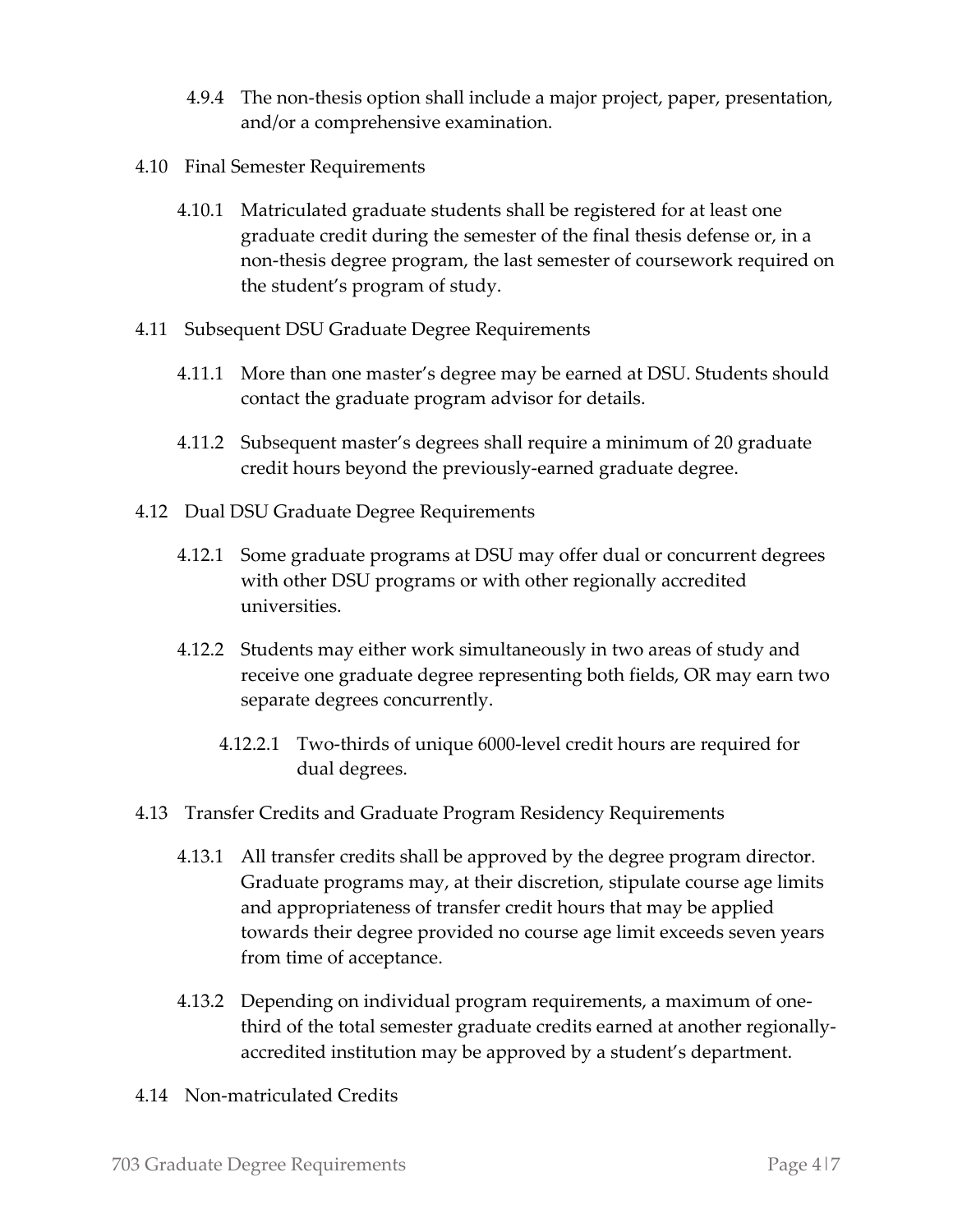- 4.14.1 Graduate credit hours earned while a student is classified as a nondegree seeking graduate student (non-matriculated) at DSU may be applied toward a DSU graduate degree with the permission of the specific graduate program.
- 4.14.2 Graduate programs may, at their discretion, stipulate course age limits, appropriateness, and a maximum number of non-matriculated credit hours which may be applied towards their degree.
- 4.15 Experiential Learning Credits
	- 4.15.1 Credit for experiential learning is expressly prohibited at the graduate level at DSU. However, graduate credit may be granted for internships, field experiences, and clinical practices that are an integral part of the graduate degree program.
- 4.16 Course Level Requirements
	- 4.16.1 5000-5999 level undergraduate courses may be applied toward a DSU graduate degree with program approval.
		- 4.16.1.1 5000-level credit used to earn the undergraduate degree may not be counted toward a graduate degree, although students may petition the program director for retroactive graduate credit for courses taken as an undergraduate under certain circumstances.
			- 4.16.1.1.1 Permission may be granted for no more than six credit hours or two courses with a grade of B- or higher. Courses shall have been completed within five years of the petition date.
		- 4.16.1.2 6000 level courses may only be cross-listed with undergraduate courses when there are substantially different course requirements for graduate students, reflecting a degree of academic rigor appropriate to graduate-level study.
- 4.17 Graduate Certificates
	- 4.17.1 Graduate certificate programs are credit-based, taught by regular or associate members of the graduate program's faculty, and normally aligned with existing graduate education curricula.
	- 4.17.2 While certificate programs may be chosen by students who do not wish to pursue a master's degree (i.e. non-matriculated graduate students), courses completed during a certificate program may be applied toward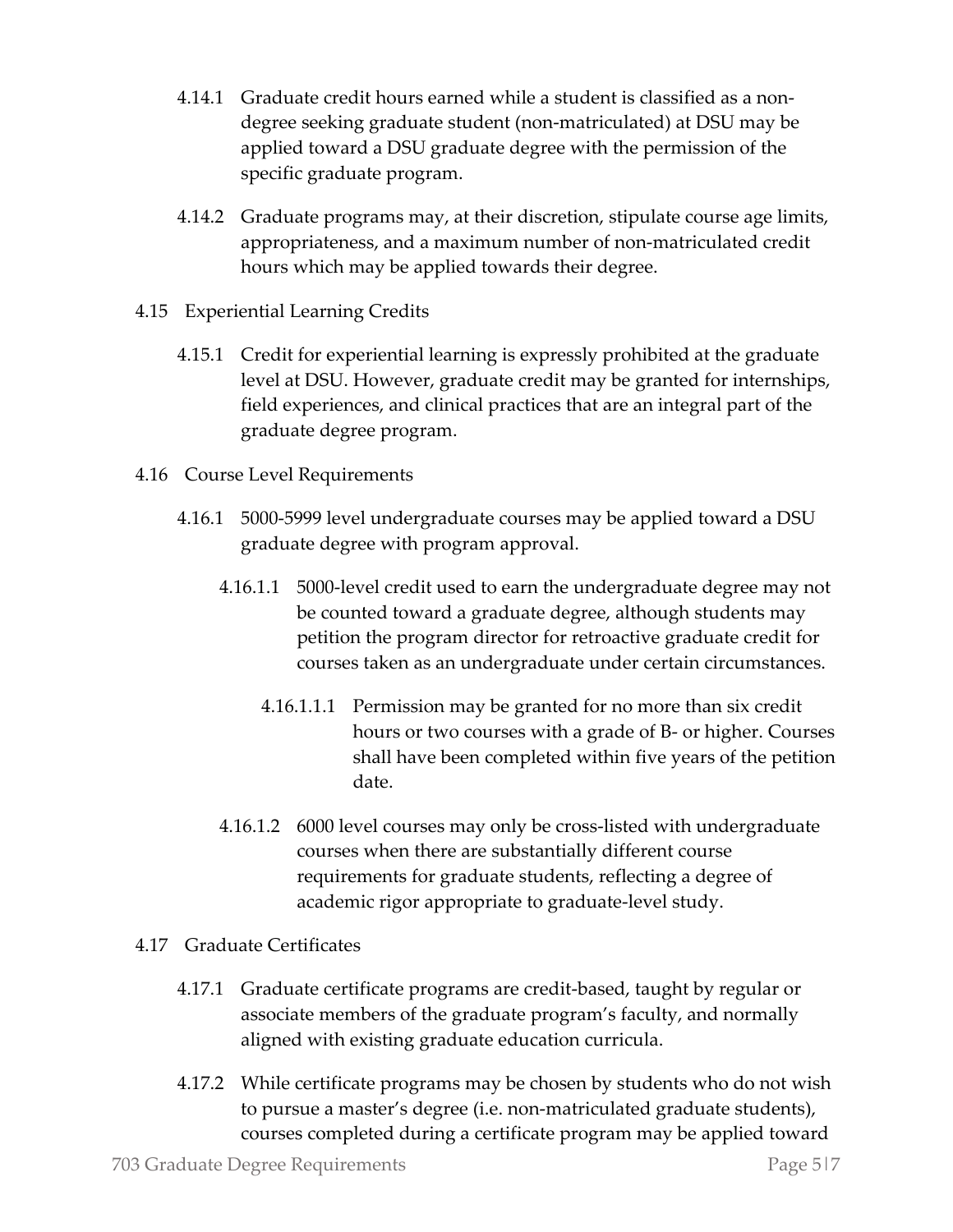graduate degree requirements upon the approval of the appropriate graduate program director.

- 4.17.3 Graduate certificate programs shall require a minimum of 9 credit hours of 6000-level courses, although 5000-level courses may be applied toward certificate requirements per graduate program policy.
- 4.17.4 Students shall apply and be accepted into the graduate certificate area of study to be eligible to receive a certificate. The requirements and general criteria of eligibility for admission to any graduate certificate area of study include:
	- 4.17.4.1 An earned bachelor's degree from a regionally-accredited college or university, or enrollment in a DSU graduate academic degree program.
		- 4.17.4.1.1 The requirements for admission are established by each graduate area of study, which may include minimum grade point average, standardized test scores, and other similar criteria as part of the application.
	- 4.17.4.2 Students who wish to pursue approved graduate certificates shall be admitted to that certificate program.
		- 4.17.4.2.1 Students may pursue more than one certificate, but shall be admitted separately to each certificate program.
	- 4.17.4.3 Successful completion of a graduate certificate shall be noted on the student's academic transcript.
	- 4.17.4.4 All graduate certificate students shall meet all prerequisites for courses in which they wish to enroll.
	- 4.17.4.5 Students who earn a graduate certificate and subsequently apply and are accepted to a degree-granting DSU graduate program, may apply credit hours earned as part of the graduate certificate toward a DSU graduate degree with the permission of the specific graduate program.

#### **V. References**

5.1 Policy 552: Students Conduct Code